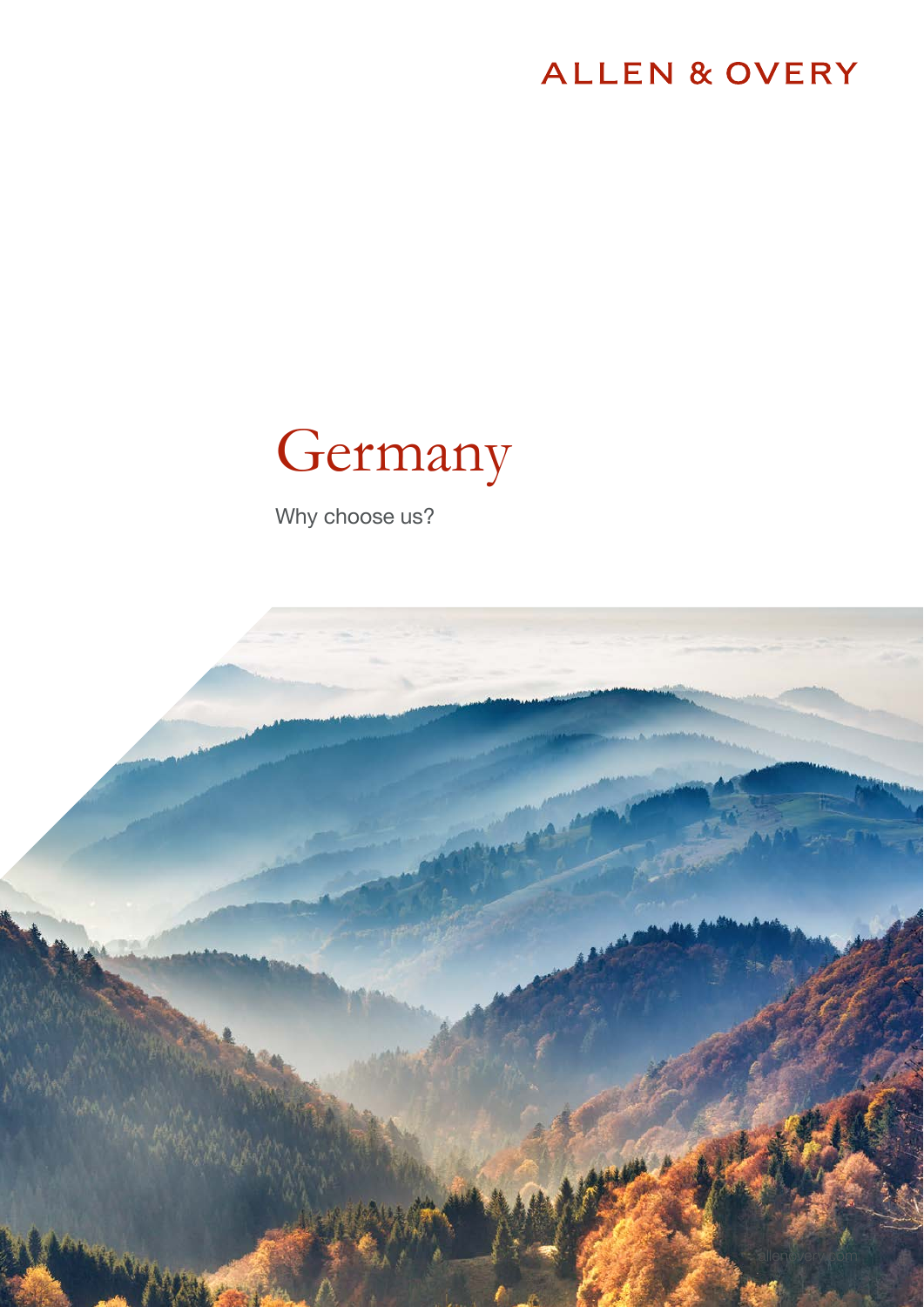Allen & Overy stands for quality and innovation. In addition to our all-round expertise, transparency and building long-term relationships with our clients founded on mutual trust are the keys to our success.

Our approach: Client-oriented service based on uncompromisingly high quality standards, availability, business focus and flexibility.

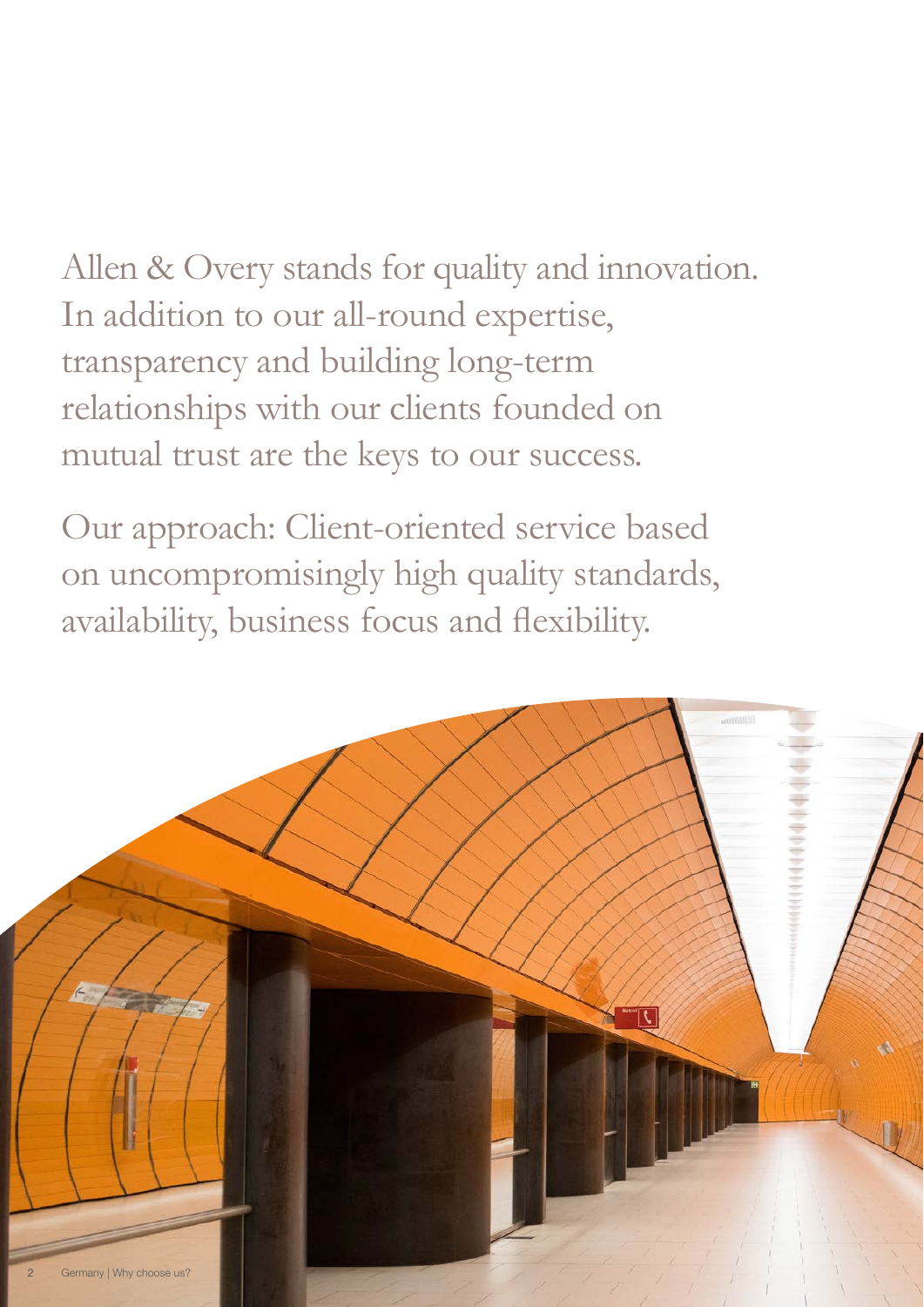# At the cutting edge

We advise companies, banks and public institutions on all issues relating to commercial and capital markets law.

With more than 2,400 lawyers and over 40 offices around the world, Allen & Overy ranks among the leading law firms worldwide with the broadest geographical reach.

With four offices in Germany, we are never far away, and offer professional, efficient legal advice that is individually tailored to your needs.

#### QUICK FACTS

1994 Opening of our first office in Germany

220 Lawyers in Germany

4 German offices

 $>40$ Over 40 offices worldwide

1930 Founded in London

100+ Network of relationship law firms in more than 100 countries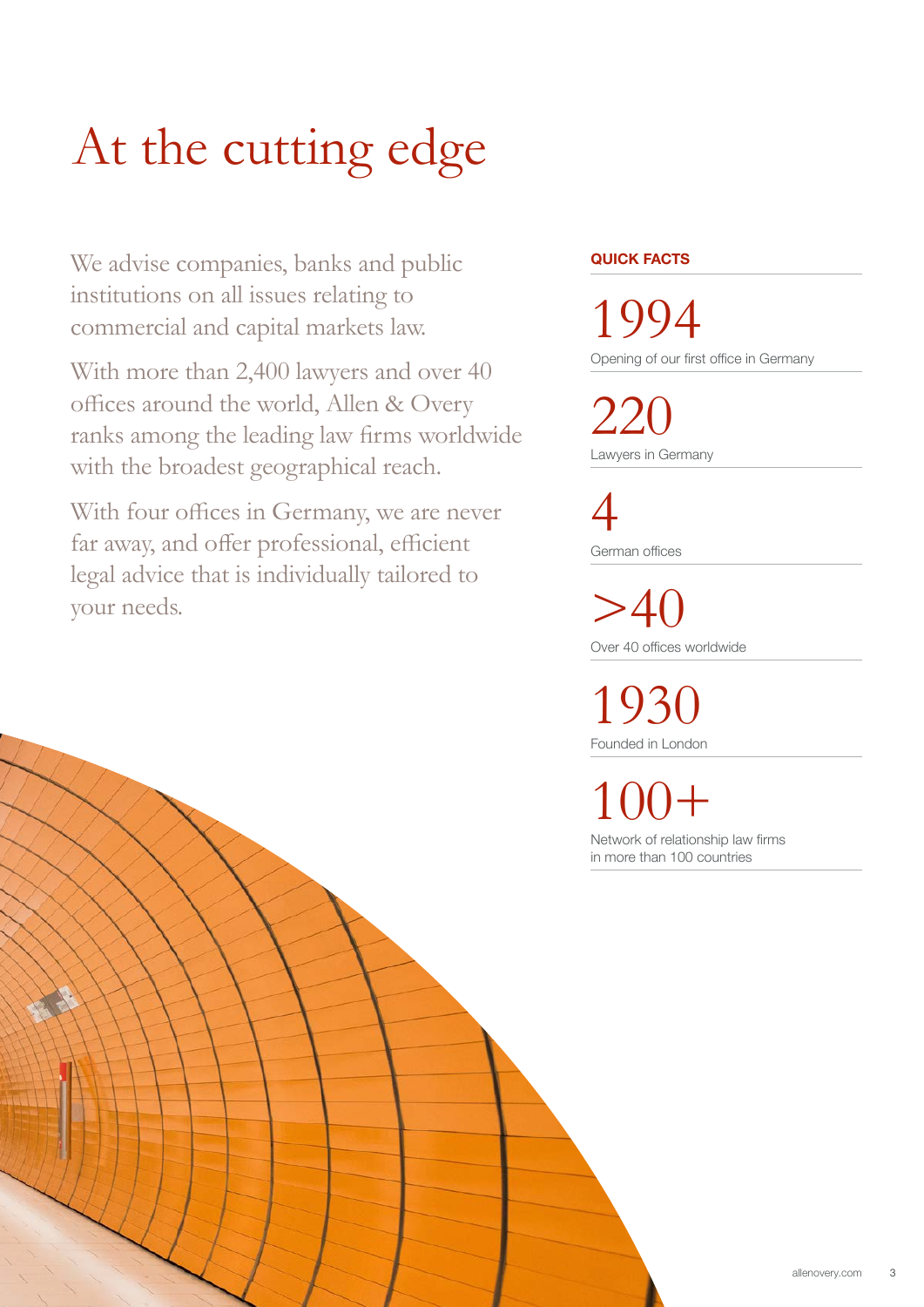### Why Allen & Overy?





#### Our global network offers competitive edge

International companies need an international corporate law firm. This reduces their administrative workload and ensures a uniform quality standard. Among global market law firm participants, Allen & Overy has the broadest geographical reach: present in over 40 offices worldwide. In addition, we have a network of partner law firms in approximately 118 jurisdictions. You can be confident that we are able to support you at the highest level on the ground in virtually every country in the world, taking responsibility for the project management and coordination for your (cross-border) transactions, saving time and money.

#### Cross-practice expertise

Many transactions concern more than one jurisdiction. To ensure effective handling and to work in a cost-efficient manner, the comprehensive legal advice offered by our cross-practice teams is decisive, as isolated (ie partial) assessment can prove to be expensive. As a full-service law firm for all matters of German, English and U.S. corporate and capital markets law, we always keep the bigger picture in mind. Whatever direction the scope of advice may take, we respond in a fast, constructive manner, with the close cooperation of our various practice areas.

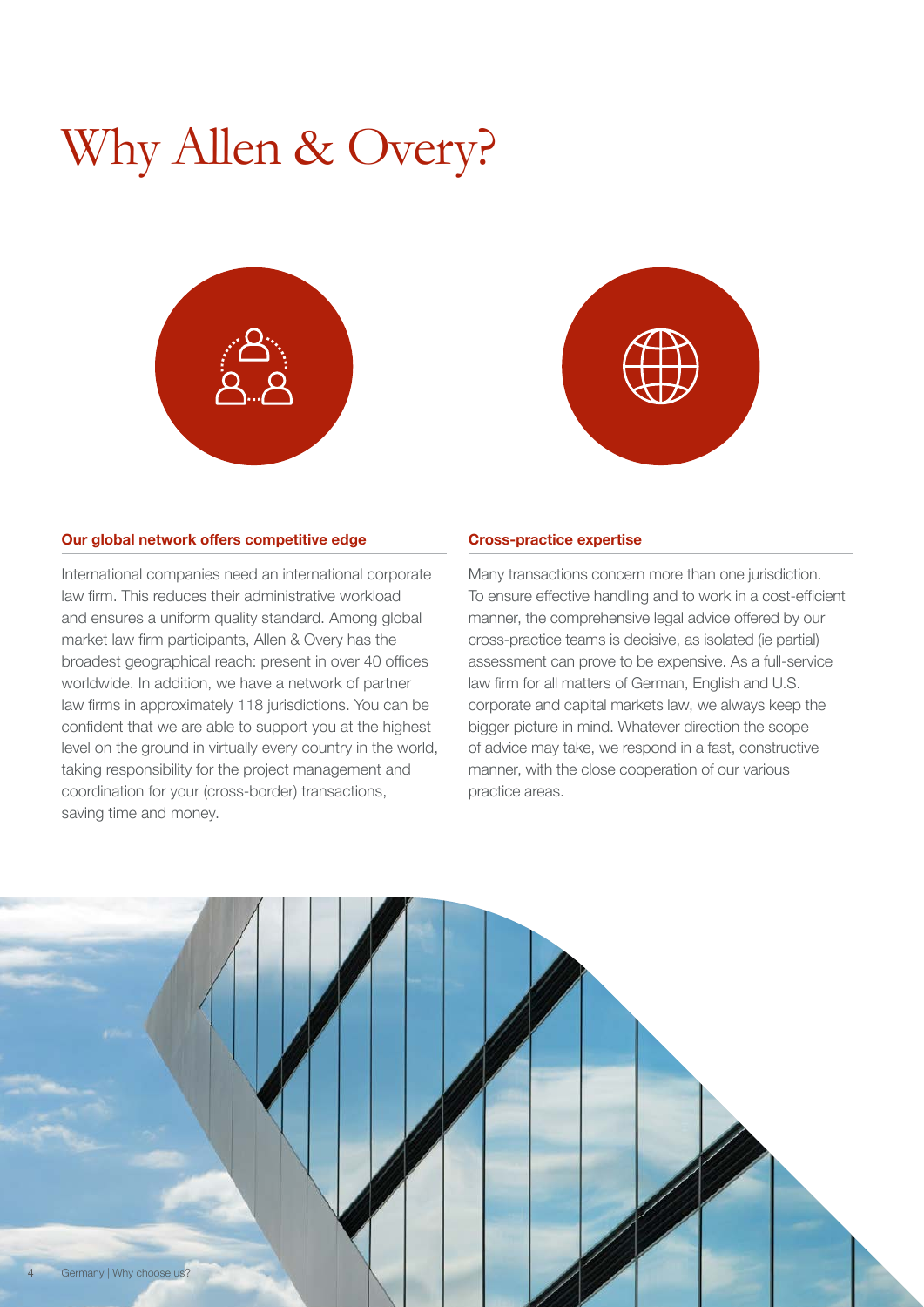

#### Solutions off the beaten track

Allen & Overy is known for innovation in the market. We structured the first Eurobond deal in 1963 and the first PPP transactions in the 1990s. We have won the FT Innovative Lawyers Award six times. For you this means that together we look for new solutions and also take unusual paths to achieve the best result for you.

#### Digineering the Law

#### Innovative technology and resourcing capabilities

#### Fuse

A tech innovation space where A&O lawyers and technologists work with clients and start-ups to bring cutting-edge technology solutions to life.

#### Our Legal Technology Group

We meanwhile have more than 40 experts in our team working on legal tech, among them legal practitioners, computer scientists, and innovation specialists.

Alongside A&O lawyers and clients, the Legal Tech team creates and uses advanced technology solutions to legal, regulatory and deal-related challenges and to help uncover the facts hidden in data.

#### Transaction Support Unit (TSU)

The members of our Transaction Support Unit offer you profound know-how of the German law regime, legal project management and legal tech solutions. Whilst working in integrated teams, close to our lawyers and our clients, conversant with relevant workflows, the Transaction Support Unit is able to provide customised working results with a particular focus on process optimization. For your projects the Transaction Support Unit can ease time constraints, save valuable costs and minimise the transaction process risk.



International Law Firm of the Year IFLR Europe Awards 2021

#### Most Innovative Law Firm in Europe

Winner of the Financial Times Innovative Lawyers Awards 2007, 2011, 2012, 2014, 2017, 2018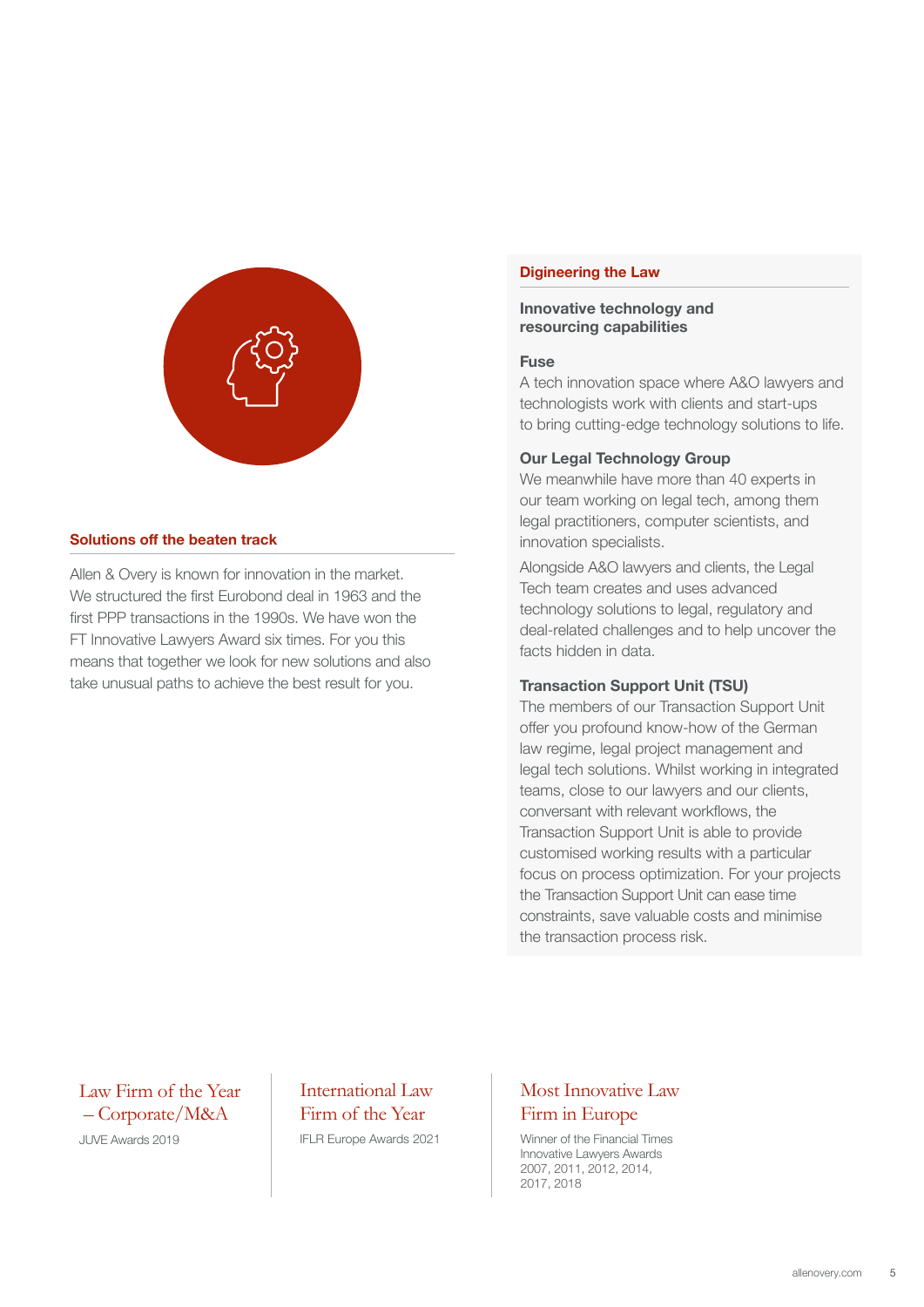### How we can support you

Our lawyers are top qualified experts in their respective fields boasting many years of experience in all major areas of commercial and finance law. Their legal expertise and industry knowledge offers you a valuable competitive advantage. Our services always follow the key principle of responding flexibly to your needs while keeping an eye on economic aspects at all times. We have thus geared our products towards your business operations and divided them into four key areas of advice.



#### Financing business operations

- Corporate financing
- Investment financing
- Refinancing
- Restructuring
- Structured financing, including:
	- Project financing
	- Asset financing and leasing
	- Securitisations
	- Derivatives

With equity or debt and taking into account all regulatory and banking regulatory aspects.



#### Securing and (further) developing business procedures

Ongoing legal advice in all areas of commercial and contract law, including:

- Corporate, stock corporation and corporate group law
- Remuneration systems, incentive plans
- Company pension schemes including contractual trust agreements (CTAs)
- Public law
- Real estate law
- Investment law
- Asset management
- Trademark law, licences and data protection
- M&A transactions, public takeovers, MBOs, LBOs
- Joint ventures and cooperations
- Merger control
- Employment law issues arising in the course of business transactions
- Complex group restructurings
- Tax structuring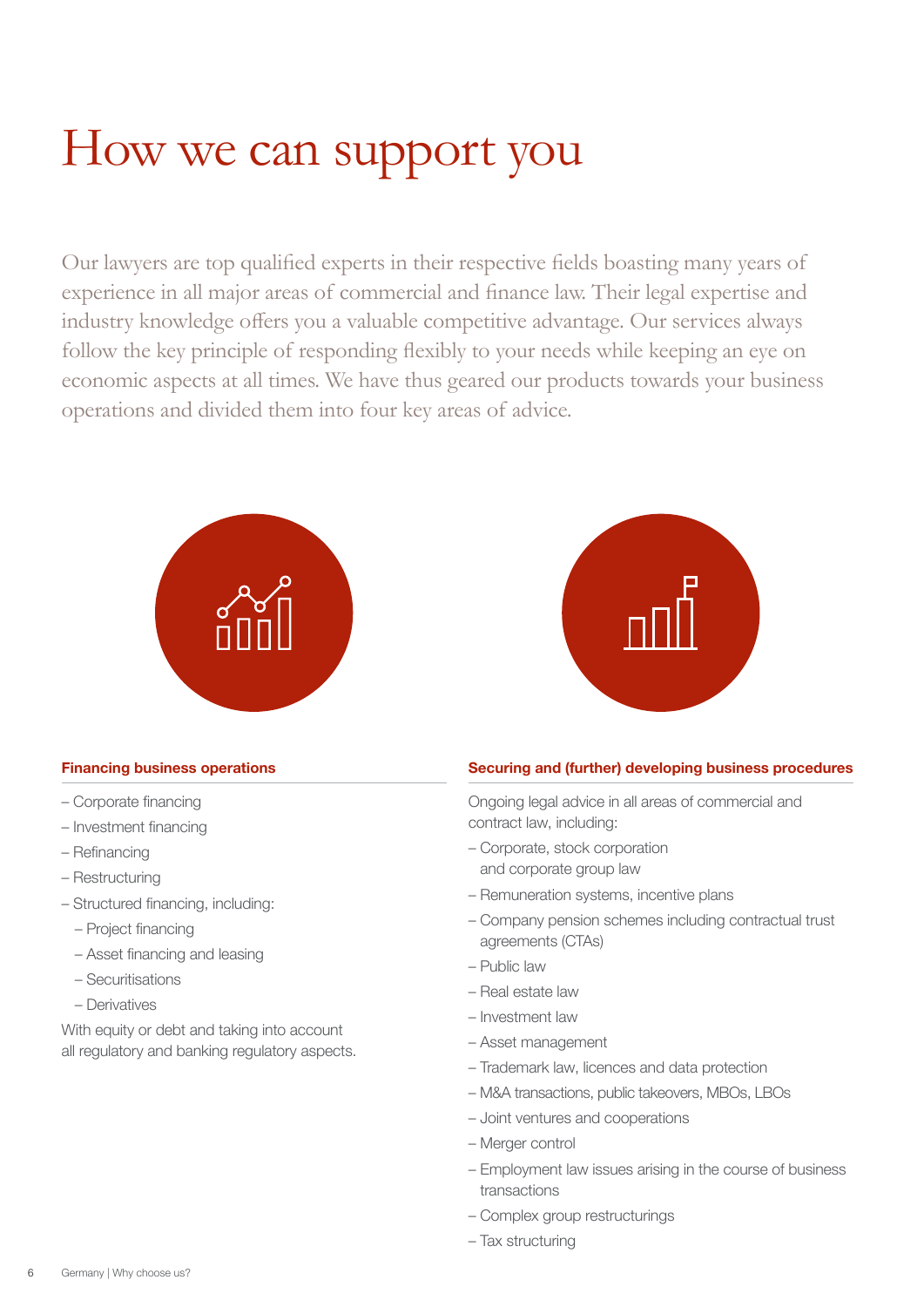



#### Avoiding risks and protecting reputation

- Corporate Governance
- Compliance in all key areas of legal advice
- Structuring/auditing of compliance management systems (CMS) and guidelines
- Ombudsman and whistleblowing systems
- Professional indemnity
- IP/brand protection
- Banking regulatory law
- Data protection/cybersecurity
- Corporate social responsibility (CSR)

#### Resolving conflicts and defending values

- National, cross-border and multinational disputes and proceedings
- Class action lawsuits
- Arbitration
- Internal investigations, workforce investigations, compliance due diligence
- Cartel and abuse proceedings
- Damages and liability, D&O issues
- Collective bargaining and industrial disputes law
- Restructuring/streamlining, negotiations on reconciling interests and social plans
- Tax investigations and tax disputes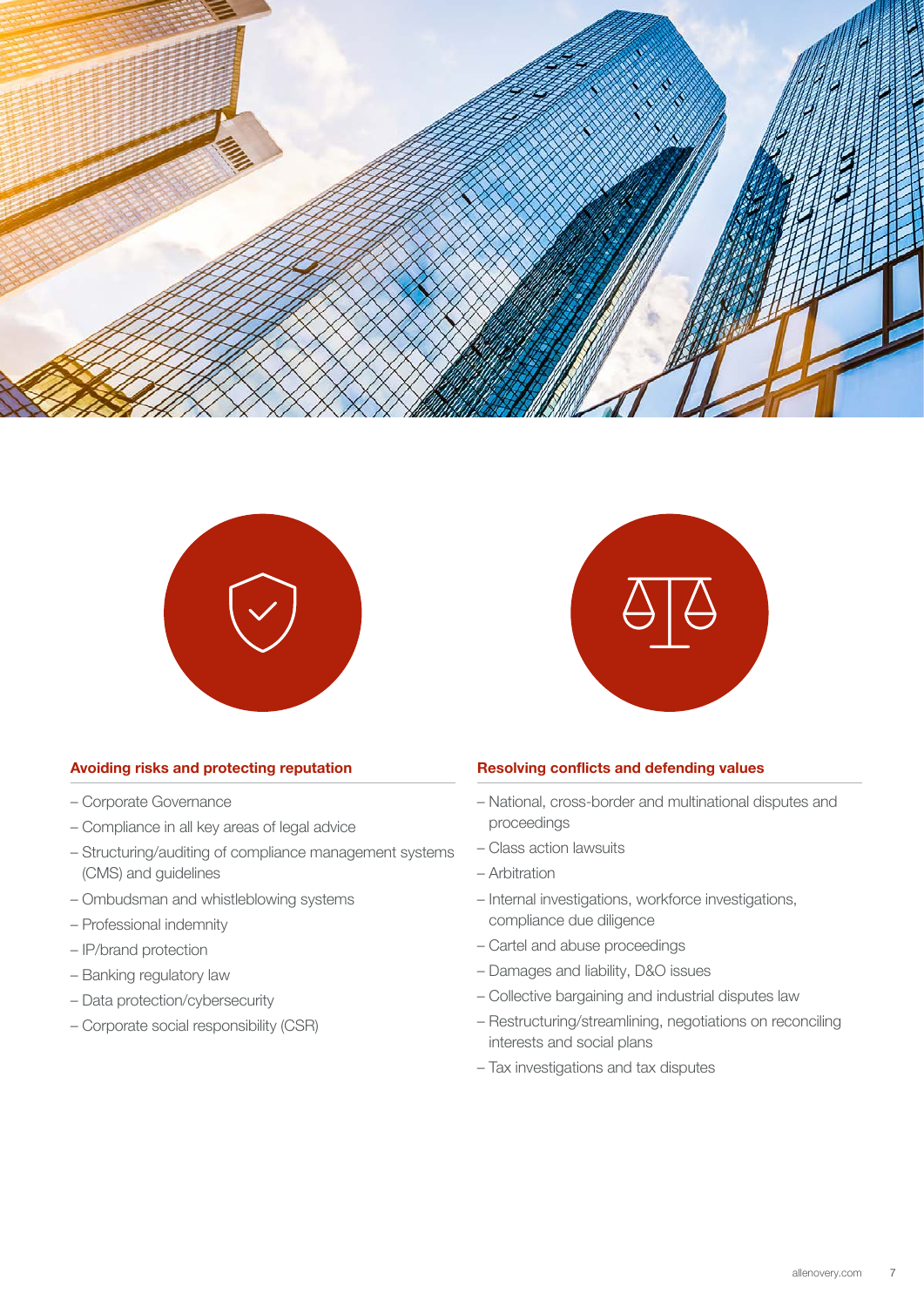### Sector expertise – when professional expertise is the decisive advantage

Each economic sector requires its own legal expertise. Only those who have in-depth, up-to-date market knowledge can offer the best practical legal advice at the crucial moment. Our partners and lawyers are members of important industry associations; we attach great importance to professional expertise in our teams.

Many of our lawyers are leading figures in their field of expertise and, in addition, have completed studies in management, medicine, engineering or natural sciences. We keep our finger on the pulse of the market and apply the expertise of numerous legal precedents from the relevant sector. Thus you always benefit from the expertise that is required to provide the best advice on your transaction.

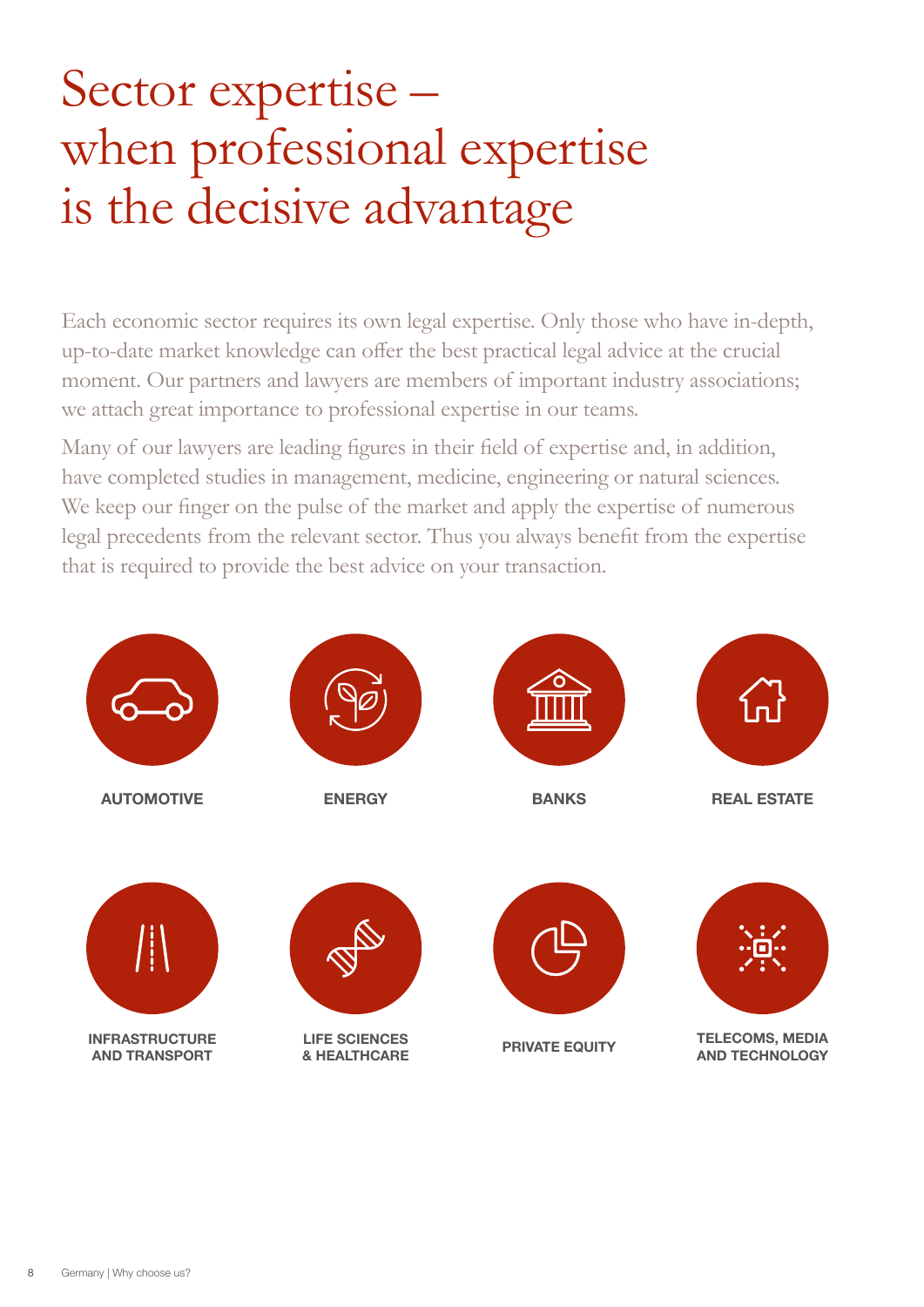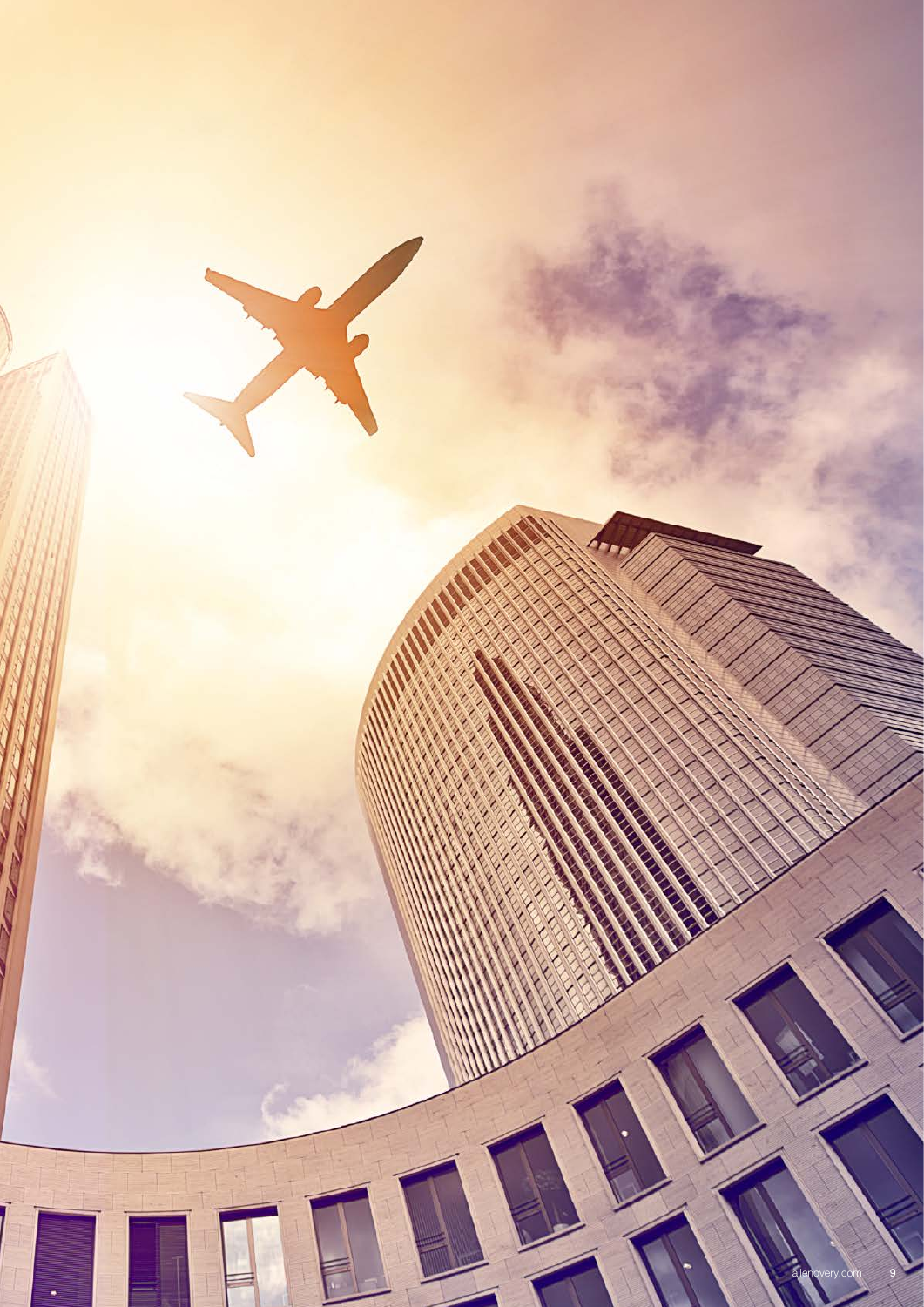## Highlights from previous transactions

#### RAG Foundation

one of the largest German foundations, as part of a consortium under the lead of private equity investors Advent and Cinven, on the acquisition of the elevator business from thyssenkrupp AG. Volume: EUR17.2 billion

#### alstria

on the public takeover bid by Brookfield. The offer values alstria at an equity value of EUR3.5bn and an implied gross asset value of EUR5bn.

#### TUI AG

on several bn EUR capital measures and transactions: EUR1.1bn capital increase, EUR1.8bn financing package to bridge the Covid-19 pandemic as well as two M&A transactions (sale of the EUR1.5bn RIU hotel joint venture stake and the EUR1.2bn TUI cruise joint venture with Royal Caribbean).

#### Hamburger Hafen und Logistik AG (HHLA)

on the strategic investment of COSCO Shipping Ports Limited (CSPL), a Hong Kong listed terminal operator and member of COSCO Shipping Group, in HHLA Container Terminal Tollerort (CTT).

#### Scout24

in connection with the carve-out of the AutoScout24 business and on the conversion into a European stock corporation (Societas Europaea).

#### The Riverside Company

on the IPO of Bike24, a leading e-commerce platform which is all about cycling. Volume: EUR332 million

#### Advent International

on the sale of allnex Group to Netherlands-based PTTGC International (Netherlands) B.V., a wholly owned subsidiary of Bangkok-based PTT Global Chemical Public Company Limited. This is one of the biggest private equity deals in 2021. Volume: approx. EUR4bn

#### SAP SE

on the takeover of Signavio GmbH, a leading company in the field of business process intelligence and process management.

#### Banco Santander

on the acquisition of highly specialised technological assets of the European merchant payment services and processing business (Merchant Payments; Acquiring & Issuing) of Wirecard group.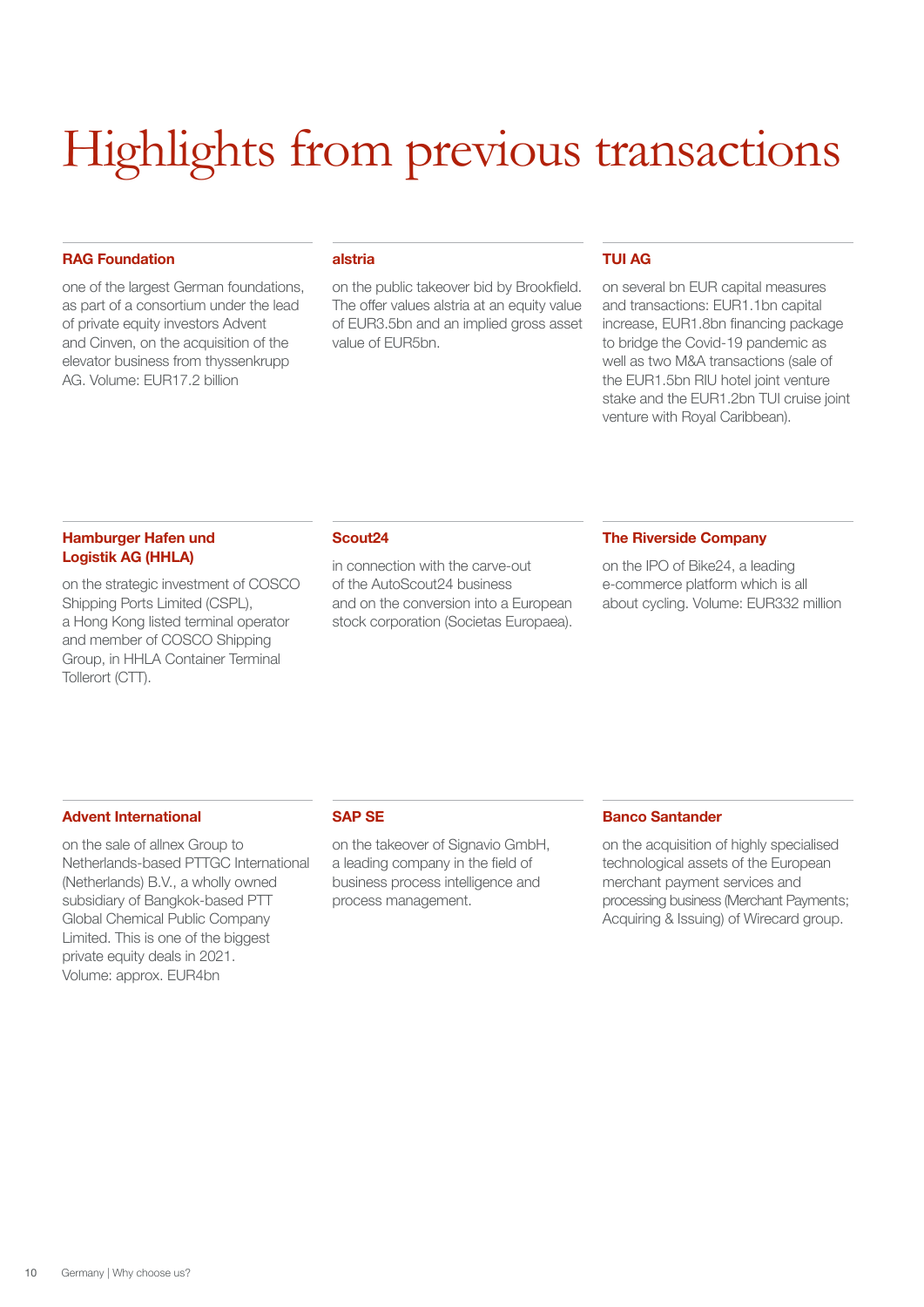#### American Tower

on the EUR7.7bn acquisition of Telxius Towers, comprising approximately 31,000 existing communications sites in Germany, Spain, Brazil, Chile, Peru and Argentina, from Telefónica.

#### Franz Haniel & Cie GmbH

on the sale of ELG Haniel GmbH (ELG) to Luxembourg-based steel producer Aperam S.A.

#### A banking syndicate

on the establishment of a EUR5bn debt issuance programme for Vantage Towers AG, a leading towers company in the telecommunications sector in Europe.

#### **Bridgepoint**

through its portfolio company PharmaZell GmbH on entering into exclusive negotiations with French Groupe Novasep SAS in a new drive to create a technology-driven leader for complex small molecules and ADCs of global scale.

#### The market-leading U.S. technology company

on employment advice, including on the preparation and implementation of works council elections, HR compliance, complex termination processes and advice in connection with flexible working arrangements due to the Covid-19 crisis.

#### Daimler AG

in connection with the spin-off of the Daimler truck division with the conclusion of a syndicated loan agreement in the amount of EUR18bn for Daimler Truck Holding AG, Daimler Truck AG and various Daimler truck financing companies.